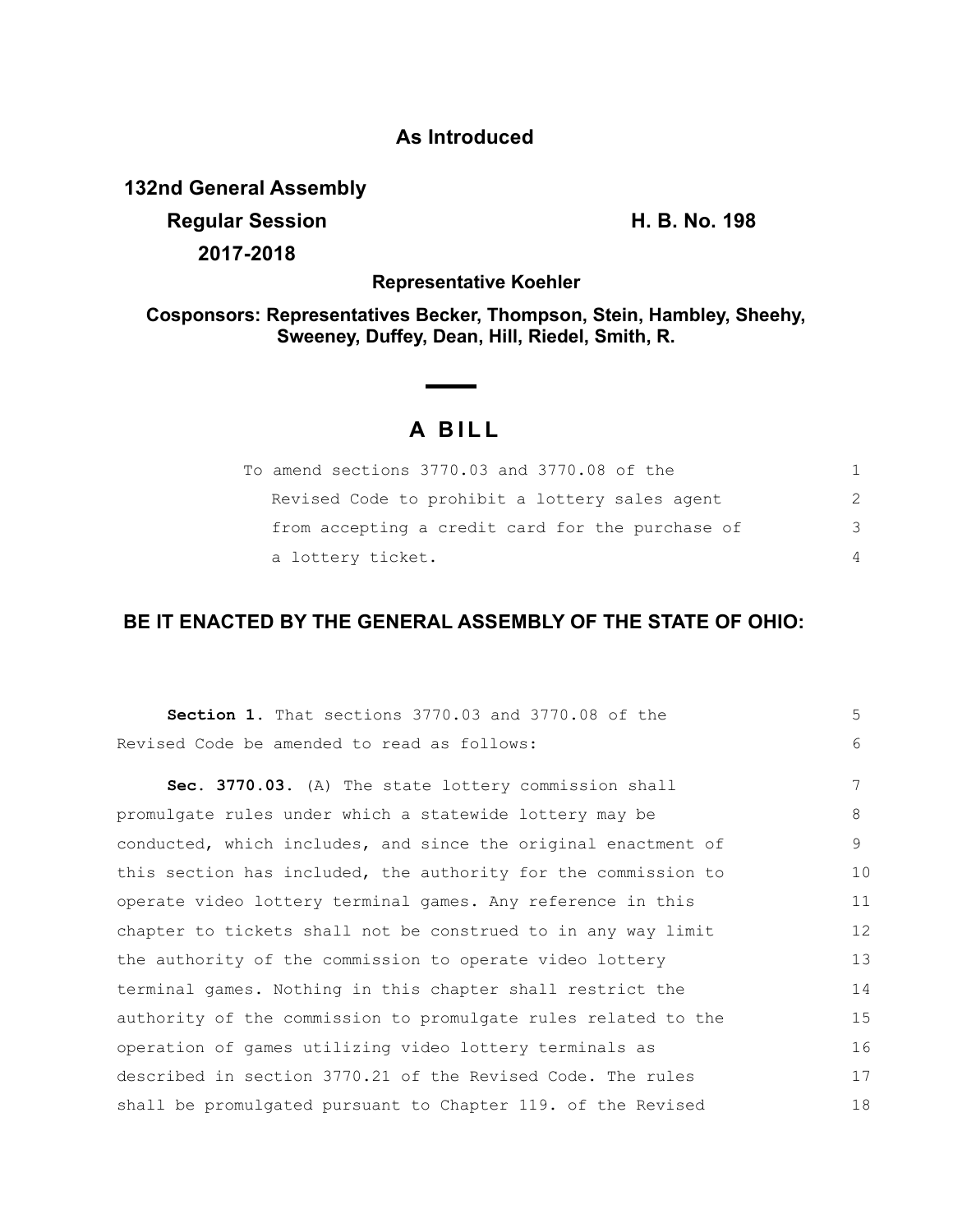Code, except that instant game rules shall be promulgated pursuant to section 111.15 of the Revised Code but are not subject to division (D) of that section. Subjects covered in these rules shall include, but need not be limited to, the following: 19 20 21 22 23

- (1) The type of lottery to be conducted;
- (2) The prices of tickets in the lottery;

(3) The number, nature, and value of prize awards, the manner and frequency of prize drawings, and the manner in which prizes shall be awarded to holders of winning tickets.

(B) The commission shall promulgate rules, in addition to those described in division (A) of this section, pursuant to Chapter 119. of the Revised Code under which a statewide lottery and statewide joint lottery games may be conducted. Subjects covered in these rules shall include, but not be limited to, the following:

(1) The locations at which lottery tickets may be sold and the manner in which they are to be sold. These rules may authorize the sale of lottery tickets by commission personnel or other licensed individuals from traveling show wagons at the state fair, and at any other expositions the director of the commission considers acceptable. These rules shall prohibit commission personnel or other licensed individuals from soliciting from an exposition the right to sell lottery tickets at that exposition, but shall allow commission personnel or other licensed individuals to sell lottery tickets at an exposition if the exposition requests commission personnel or licensed individuals to do so. These rules may also address the accessibility of sales agent locations to commission products in 35 36 37 38 39 40 41 42 43 44 45 46 47

24

25

26 27 28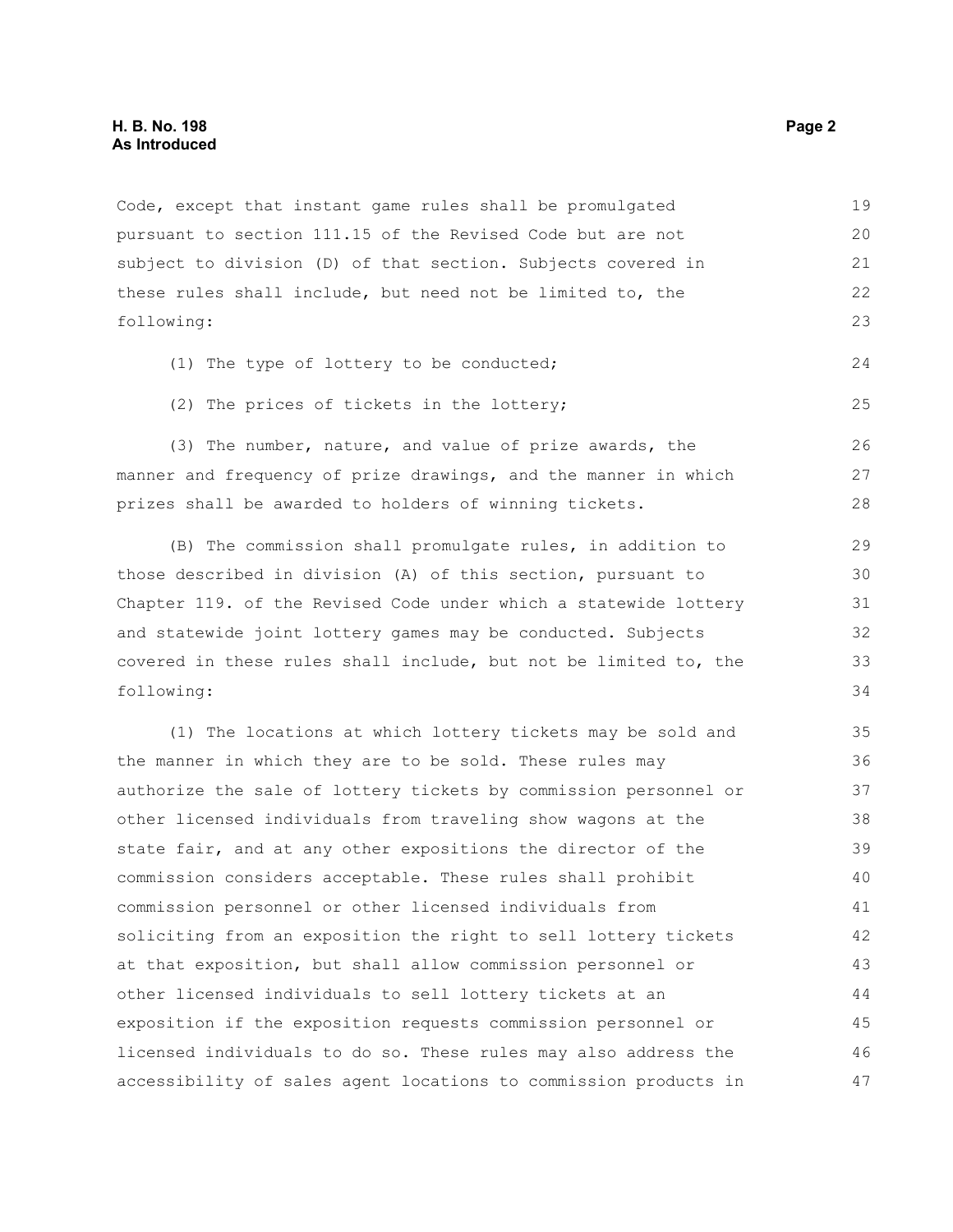accordance with the "Americans with Disabilities Act of 1990," 104 Stat. 327, 42 U.S.C.A. 12101 et seq. These rules may not permit a lottery sales agent to accept a credit card for the purchase of a lottery ticket, except for a video lottery terminal as provided in rule 3770:2-7-01 of the Administrative Code. (2) The manner in which lottery sales revenues are to be collected, including authorization for the director to impose penalties for failure by lottery sales agents to transfer revenues to the commission in a timely manner; (3) The amount of compensation to be paid licensed lottery sales agents; (4) The substantive criteria for the licensing of lottery sales agents consistent with section 3770.05 of the Revised Code, and procedures for revoking or suspending their licenses consistent with Chapter 119. of the Revised Code. If circumstances, such as the nonpayment of funds owed by a lottery sales agent, or other circumstances related to the public safety, convenience, or trust, require immediate action, the director may suspend a license without affording an opportunity for a prior hearing under section 119.07 of the Revised Code. (5) Special game rules to implement any agreements signed by the governor that the director enters into with other lottery jurisdictions under division (J) of section 3770.02 of the Revised Code to conduct statewide joint lottery games. The rules shall require that the entire net proceeds of those games that remain, after associated operating expenses, prize disbursements, lottery sales agent bonuses, commissions, and 48 49 50 51 52 53 54 55 56 57 58 59 60 61 62 63 64 65 66 67 68 69 70 71 72 73 74 75 76

reimbursements, and any other expenses necessary to comply with the agreements or the rules are deducted from the gross proceeds 77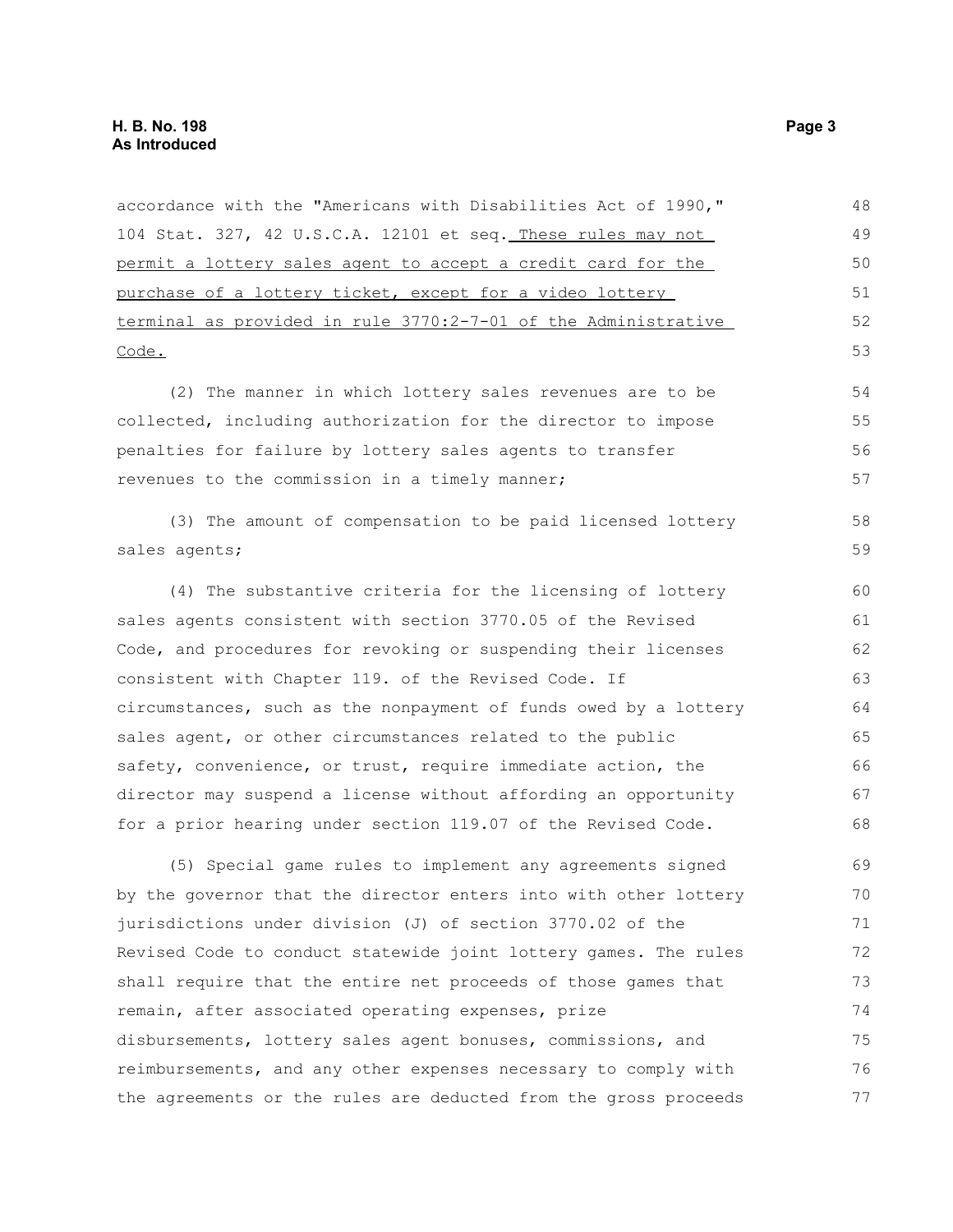of those games, be transferred to the lottery profits education fund under division (B) of section 3770.06 of the Revised Code.

(6) Any other subjects the commission determines are necessary for the operation of video lottery terminal games, including the establishment of any fees, fines, or payment schedules. 80 81 82 83

(C) Chapter 2915. of the Revised Code does not apply to, affect, or prohibit lotteries conducted pursuant to this chapter. 84 85 86

(D) The commission may promulgate rules, in addition to those described in divisions (A) and (B) of this section, that establish standards governing the display of advertising and celebrity images on lottery tickets and on other items that are used in the conduct of, or to promote, the statewide lottery and statewide joint lottery games. Any revenue derived from the sale of advertising displayed on lottery tickets and on those other items shall be considered, for purposes of section 3770.06 of the Revised Code, to be related proceeds in connection with the statewide lottery or gross proceeds from statewide joint lottery games, as applicable.

(E)(1) The commission shall meet with the director at least once each month and shall convene other meetings at the request of the chairperson or any five of the members. No action taken by the commission shall be binding unless at least five of the members present vote in favor of the action. A written record shall be made of the proceedings of each meeting and shall be transmitted forthwith to the governor, the president of the senate, the senate minority leader, the speaker of the house of representatives, and the house minority leader. 98 99 100 101 102 103 104 105 106

78 79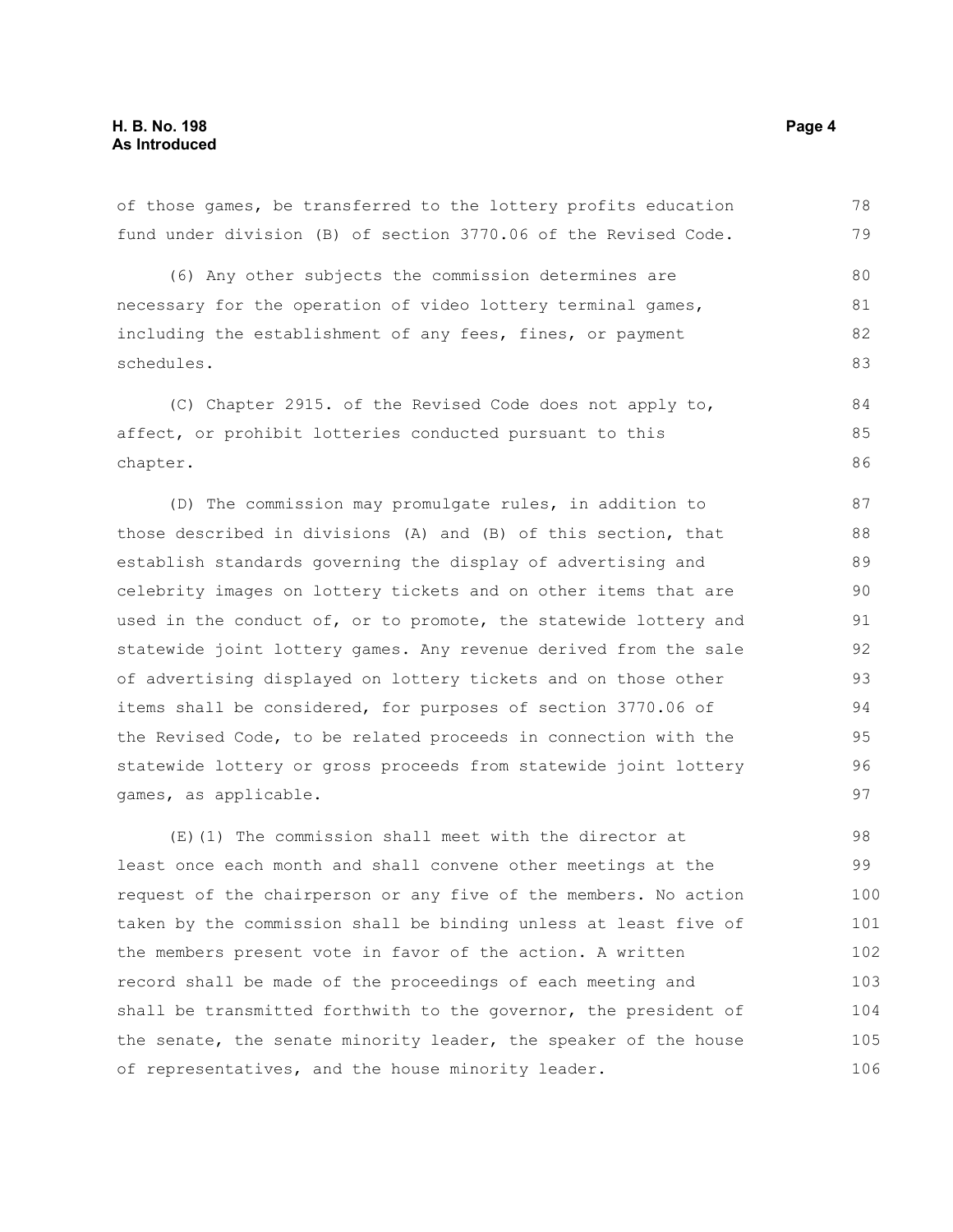(2) The director shall present to the commission a report each month, showing the total revenues, prize disbursements, and operating expenses of the state lottery for the preceding month. As soon as practicable after the end of each fiscal year, the commission shall prepare and transmit to the governor and the general assembly a report of lottery revenues, prize disbursements, and operating expenses for the preceding fiscal year and any recommendations for legislation considered necessary by the commission. 107 108 109 110 111 112 113 114 115

**Sec. 3770.08.** (A) No person shall sell a lottery ticket at a price greater than that fixed by rule of the state lottery commission. 116 117 118

(B) No person other than a licensed lottery sales agent shall sell lottery tickets, but nothing in this section shall be construed to prevent any person from giving lottery tickets to another as a gift. A transfer of lottery tickets by any person which is made in connection with a marketing, promotional, or advertising program shall be deemed to be a gift for the purposes of this chapter. 119 120 121 122 123 124 125

(C) No person shall sell a lottery ticket to any person under eighteen years of age, and no person under eighteen years of age shall attempt to purchase a lottery ticket. 126 127 128

(D) No person, directly or indirectly, on behalf of self, or another, nor any organization, shall invite, solicit, demand, offer, or accept any payment, contribution, favor, or other consideration to influence the award, renewal, or retention of a lottery sales agent license. 129 130 131 132 133

(E) Except as otherwise provided in this division, no person shall sell lottery tickets on any fairgrounds during any 134 135